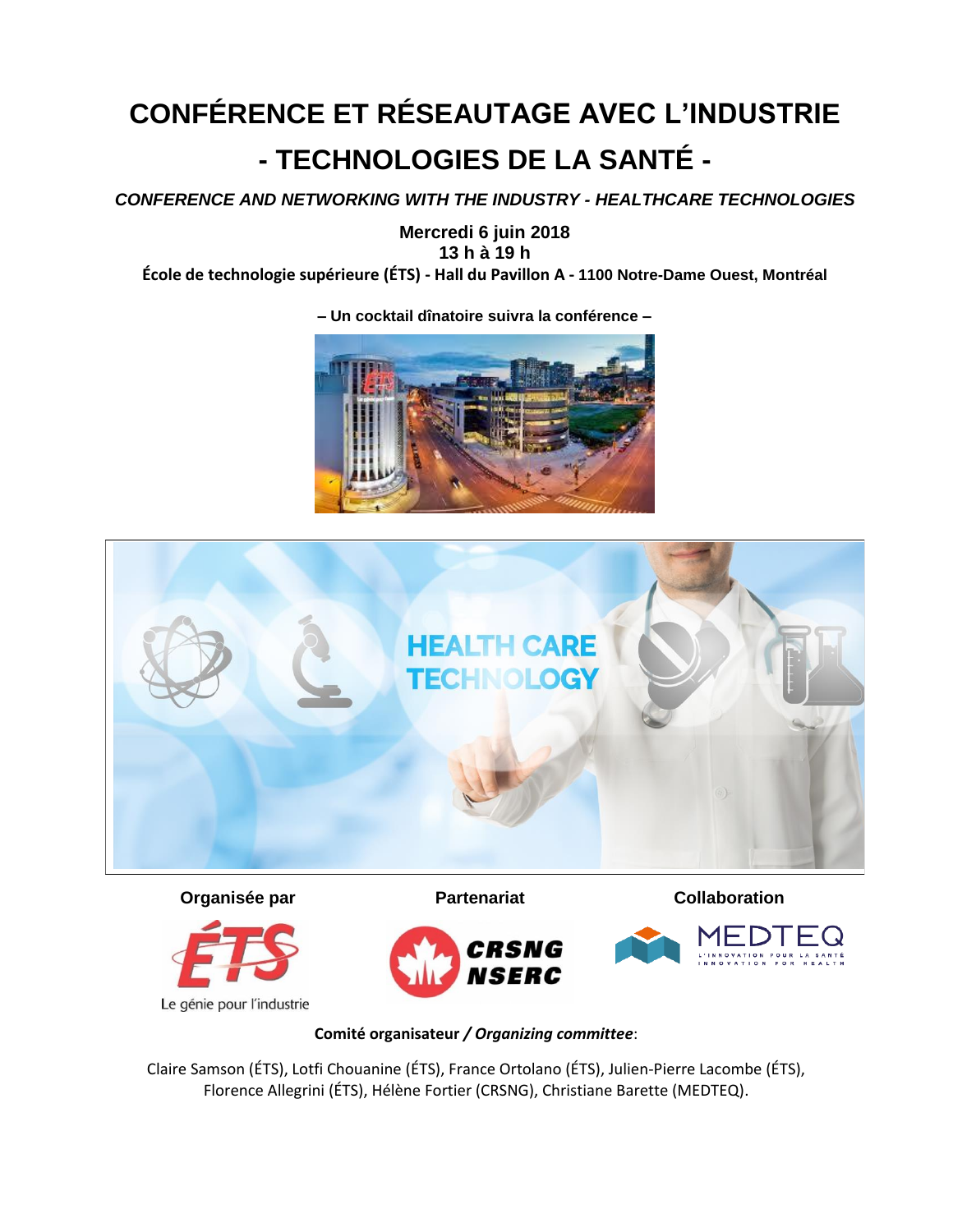| <b>PROGRAMME / PROGRAM</b>                                    |                                                                                                                                                                                                 |  |
|---------------------------------------------------------------|-------------------------------------------------------------------------------------------------------------------------------------------------------------------------------------------------|--|
| $13:00 - 13:25$                                               | BIENVENUE À L'ÉTS / WELCOME TO ÉTS                                                                                                                                                              |  |
| 13:25 - 13:30                                                 | Mots d'ouverture / Opening Remarks<br>Jean Belzile<br>Directeur- Développement stratégique, ÉTS / Director- Strategic Development, ÉTS                                                          |  |
| $13:30 - 13:35$                                               | Technologies de la santé à l'ÉTS / Healthcare Technologies at ETS<br><b>Claire Samson</b><br>Doyenne de la recherche, ÉTS / Dean of Research, ÉTS                                               |  |
| 13:35 - 13:40                                                 | <b>CRSNG- Financement de la recherche / NSERC- Research Funding Programs</b><br>Hélène Fortier<br>Agente de promotion des partenariats, CRSNG / Partnerships Promotion Officer NSERC            |  |
| $13:40 - 13:45$                                               | MEDTEQ- Financement de la recherche / MEDTEQ Research Funding Programs<br>Diane Côté<br>PDG, MEDTEQ / CEO of MEDTEQ                                                                             |  |
| 13:45 - 13:50                                                 | CNETE- Technologies de la santé / CNETE- Healthcare Technologies<br>Nancy Déziel<br>Directrice générale, CNETE (Membre du CA, CRSNG) / Director, CNETE (NSERC's<br>Council Member)              |  |
|                                                               | <b>CONFÉRENCIERS INVITÉS/INVITED KEYNOTE SPEAKERS</b>                                                                                                                                           |  |
| $13:50 - 14:25$                                               | University of Wisconsin Ecosystem of Innovation - Healthcare Technologies<br>Jennifer Gottwald<br>Senior Licensing Manager, Wisconsin Alumni Research Foundation (www.warf.org)                 |  |
| 14:25-14:50                                                   | University of California Ecosystem of Innovation - Healthcare Technologies<br>Rubén D. Flores-Saaib<br>Director of Commercialization, University of California in San Diego (https://ucsd.edu/) |  |
| 14:50-15:00                                                   | <b>PAUSE CAFÉ - RÉSAUTAGE / COFFEE BREACK - NETWORKING</b>                                                                                                                                      |  |
| <b>GÉNIE BIOMÉDICAL À L'ÉTS / ÉTS' BIOMEDICAL ENGINEERING</b> |                                                                                                                                                                                                 |  |
| $15:00 - 15:10$                                               | Activités de recherche au CR HSCM / Research Activities at the RC-HSCM<br><b>Yvan Petit</b><br>Professeur- Département de génie mécanique, ÉTS                                                  |  |
| 15:10 - 15:20                                                 | Activités de recherche au CR CHUM / Research Activities at the RC CHUM<br>Nicola Hagemeister<br>Professeure- Département de génie de la production automatisée, ÉTS                             |  |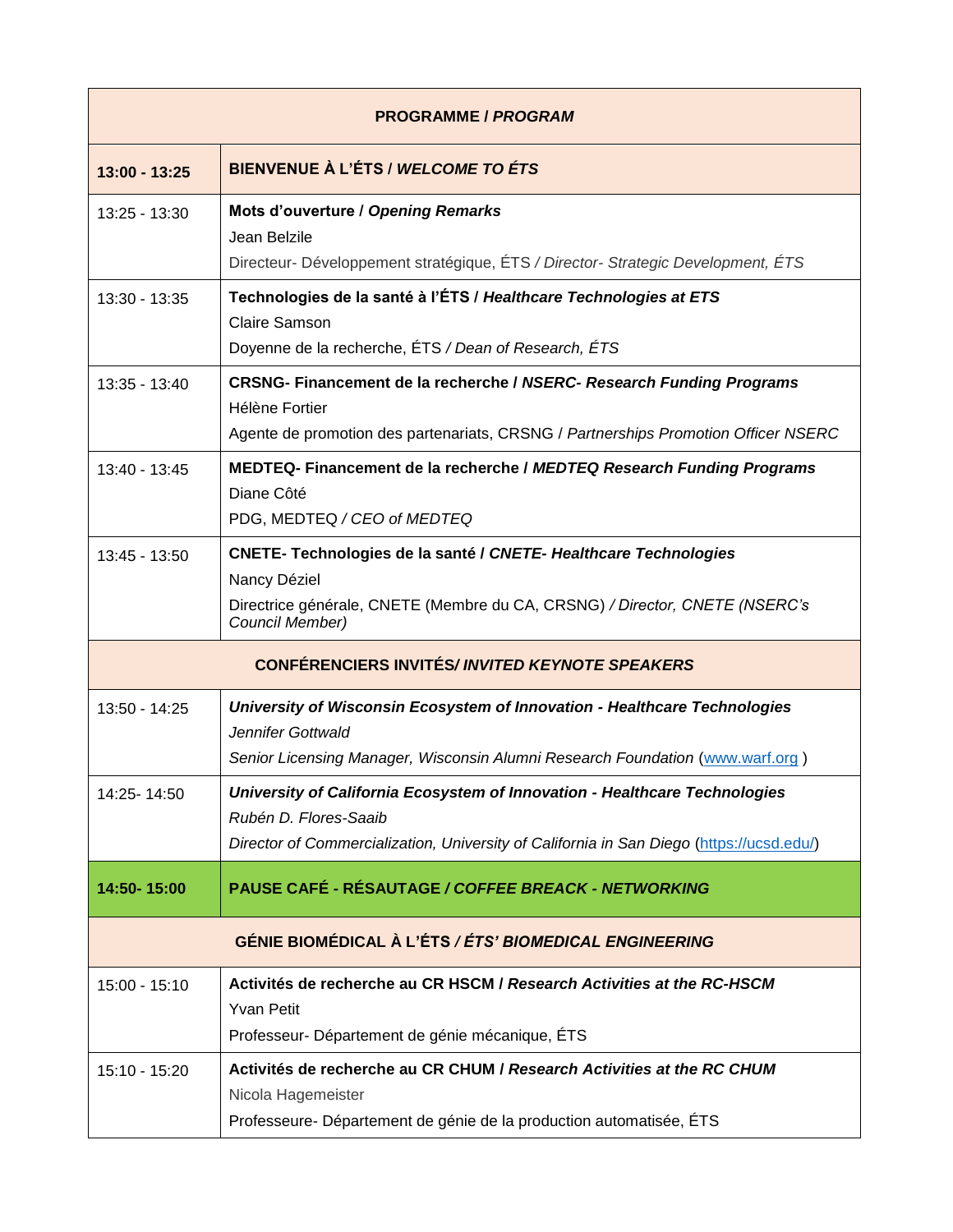| 15:20 - 15:25                                      | Activités de recherche au CHU Saint-Justine / Research Activities at CHU SJ<br>Luc Duong              |  |
|----------------------------------------------------|-------------------------------------------------------------------------------------------------------|--|
|                                                    | Professeur- Département de génie logiciel et des TI, ÉTS                                              |  |
| 15:25 - 15:30                                      | Intelligence artificielle / Artificial Intelligence<br>Ismail Ben Ayed                                |  |
|                                                    | Professeur- Département de génie de la production automatisée, ÉTS                                    |  |
| 15:30 - 15:35                                      | Équipe de recherche en sécurité de travail / Research Team in Work Safety<br>Sylvie Nadeau            |  |
|                                                    | Professeure- Département de génie mécanique, ÉTS                                                      |  |
| 15:35 - 15:40                                      | Détection et surveillance de l'Alzheimer / Detection & Monitoring of Alzheimer<br>Sylvie Ratté        |  |
|                                                    | Professeure- Département de génie logiciel et des technologies de l'information, ÉTS                  |  |
| 15:40 - 15:45                                      | Analyse de Formes pour l'Imagerie Médicale / Shape Analysis for Medical Imaging<br>Hervé Lombaert     |  |
|                                                    | Professeur- Département de génie logiciel et des technologies de l'information, ÉTS                   |  |
| 15:45 - 15:50                                      | Conception des prothèses orthopédiques / Design of Orthopedic Prostheses<br>Natalia Nuño              |  |
|                                                    | Professeure- Département de génie de la production automatisée, ÉTS                                   |  |
| $15:50 - 15:55$                                    | Analyses génétiques à grande échelle /Big Data Analytics for Genomic Medecine<br>Alain April          |  |
|                                                    | Professeur- Département de génie logiciel et des technologies de l'information, ÉTS                   |  |
| 16:55 - 16:00                                      | Santé auditive à l'heure de l'Internet des objets (IoT) / Hearing health in the age of<br>$I \circ T$ |  |
|                                                    | Jérémie Voix<br>Professeur- Département de génie mécanique, ÉTS                                       |  |
| 16:00 - 16:05                                      | Les robots exosquelettes en réadaptation / Rehabilitation exoskeletal robots                          |  |
|                                                    | <b>Maarouf Saad</b><br>Professeur- Département de génie électrique, ÉTS                               |  |
| <b>PARTENAIRES INDUSTRIELS/INDUSTRIAL PARTNERS</b> |                                                                                                       |  |
| $16:05 - 16:10$                                    | IA et développement de logiciels / AI & Software Development<br><b>Laurent Marchand</b>               |  |
|                                                    | Fondateur et directeur technique, Kaloom (https://www.kaloom.com/)                                    |  |
| $16:10 - 16:15$                                    | <b>Ergonomie Virtuelle / Virtual Ergonomics</b><br>Julie Charland                                     |  |
|                                                    | Directrice- Érgonomie virtuelle, Dassault Systems (https://www.3ds.com/)                              |  |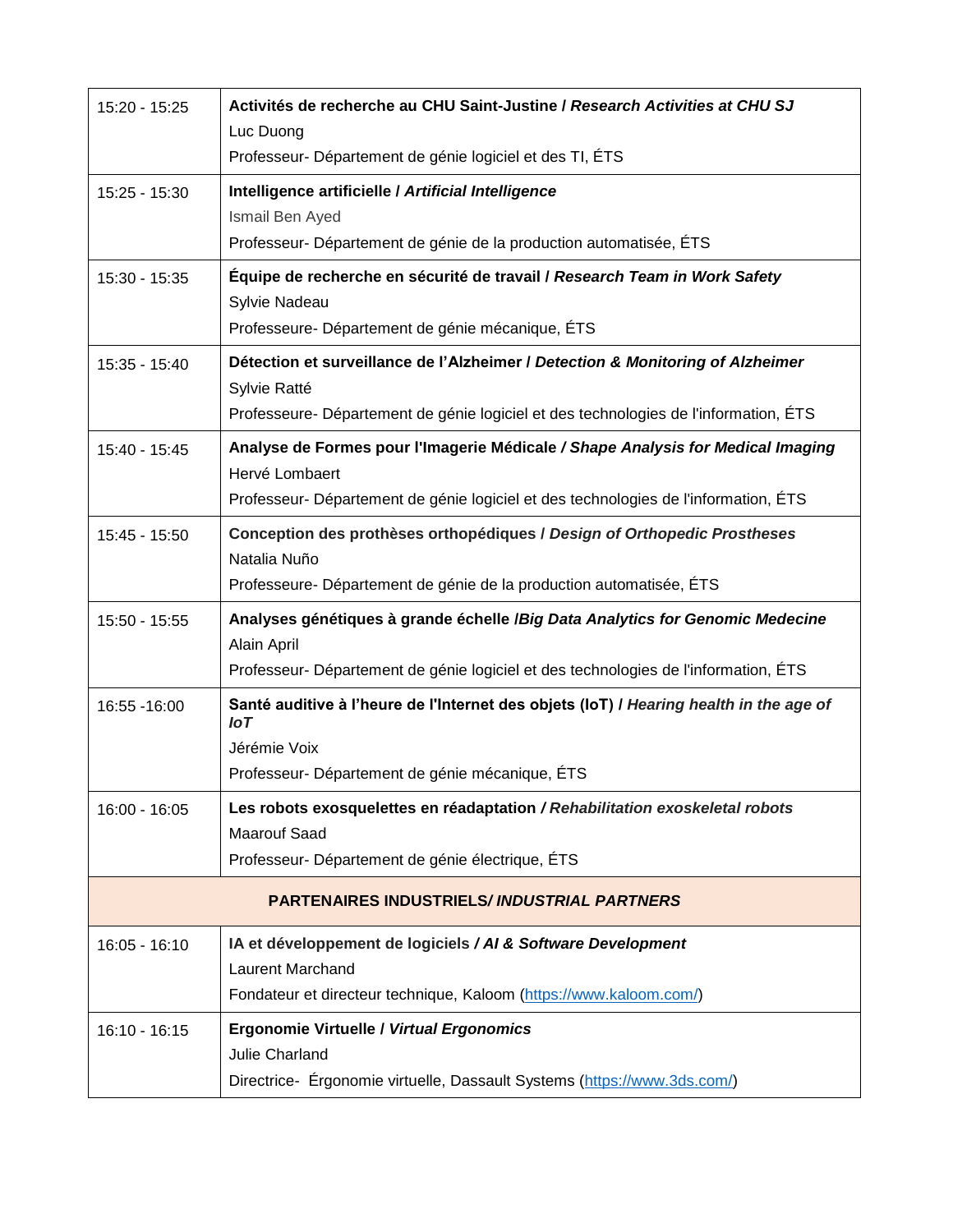| $16:15 - 16:20$ | Orthopédie Pédiatrique / Pediatric Orthopedics                                                                     |
|-----------------|--------------------------------------------------------------------------------------------------------------------|
|                 | <b>Fady Rayes</b>                                                                                                  |
|                 | Directeur- Recherche et développement de produits, Pega Medical<br>(https://www.pegamedical.com/)                  |
| 16:20 - 16:25   | Innovation orthopédique / Orthopedic Innovation                                                                    |
|                 | <b>Karine Duval</b>                                                                                                |
|                 | Directrice associée- Développement, Zimmer Biomet<br>(http://www.zimmerbiomet.com/medical-professionals/knee.html) |
| $16:25 - 16:30$ | Radiothérapie par résonance magnétique / Magnetic Resonance Radiation Therapy                                      |
|                 | Rui Lopez                                                                                                          |
|                 | Directeur- Evaluation des nouvelles technologies, Elekta (https://www.elekta.com/)                                 |
| $16:30 - 16:35$ | Robots médicales / Medical Robotics                                                                                |
|                 | Stuart Kozlick                                                                                                     |
|                 | Vice-président, Kinova Robotics(http://www.kinovarobotics.com/fr/)                                                 |
|                 | <b>INNOVATION &amp; COMMERCIALISATION / INNOVATION &amp; COMMERCIALIZATION</b>                                     |
| 16:35 - 16:45   | <b>CNRC- Dispositifs biomédicaux / NRC- Medical Devices</b>                                                        |
|                 | Jean-François Houle                                                                                                |
|                 | Directeur- Dispositifs médicaux, CNRC (https://www.nrc-cnrc.gc.ca/eng/index.html)                                  |
| 16:45 - 16:50   | Activités de recherche au Centre PERFORM / Research Activities at PERFORM<br><b>Center</b>                         |
|                 | Divya Sequeira                                                                                                     |
|                 | Directrice adjointe, Centre PERFORM<br>(https://www.concordia.ca/fr/recherche/perform.html)                        |
| 16:50 - 16:55   | Startups en technologies de la santé / Healthcare technologies Startups                                            |
|                 | <b>Richard Chénier</b>                                                                                             |
|                 | Directeur, Centech (http://centech.co/)                                                                            |
| 16:55 - 17:00   | Commercialisation des technologies de la santé / Commercialization of Healthcare<br><b>Technologies</b>            |
|                 | Anne-Marie Larose                                                                                                  |
|                 | Directrice, Aligo (www.aligo.ca)                                                                                   |
| 17:00 - 17:05   | Accélérer la croissance des startups / Accelerate Startups Business growth                                         |
|                 | Guillaume Hervé                                                                                                    |
|                 | Président du CA du Campus Des Tech De La Santé (http://ctssante.com/)                                              |
|                 | <b>MOTS DE CLÔTURE / CLOSING REMARKS</b>                                                                           |
|                 | <b>Claire Samson</b>                                                                                               |
|                 | Doyenne de la recherche, ETS                                                                                       |